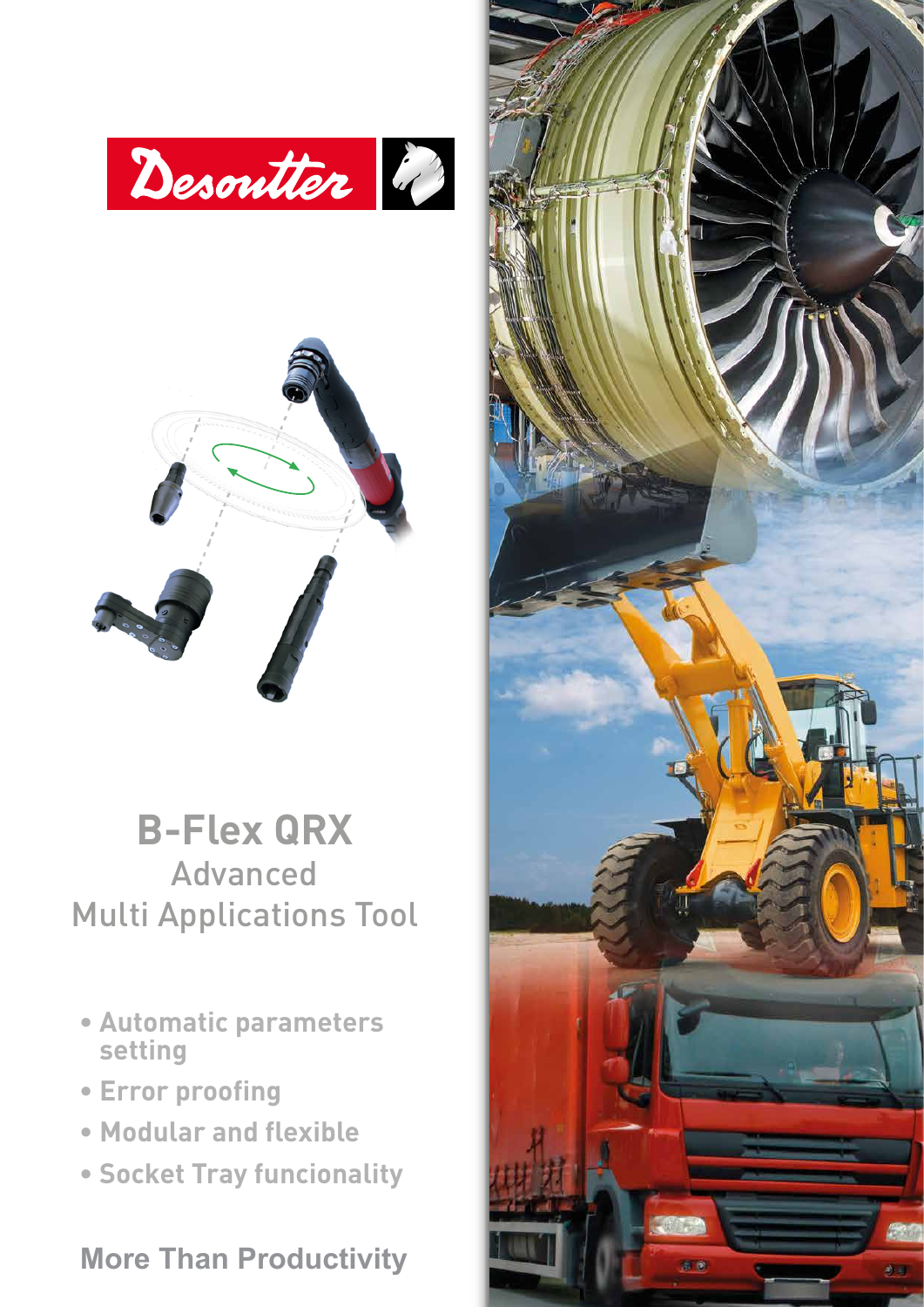

The new B-Flex QRX Series lead transformation towards a new generation of innovative tools to optimize tightening operations in Aerospace, Automotive and General Industry.

The B-Flex QRX Series is a multi application tightening tool. Thanks to its advanced RFID technology and robust quick release mechanism, the same tool can be used for multiple applications with different heads (crowfoot, Hold & Drive or sockets). The tool selects automatically the right parameters (Pset and calibration factor) for the quick release accessory selected. The B-Flex QRX series is the perfect solution for an dematerialized socket tray functionality.

The B-Flex QRX Series offer unmatched performances to boost your productivity, boost your flexibility and boost your uptime.

## INNOVATION OF ADVANCED TECHNOLOGY



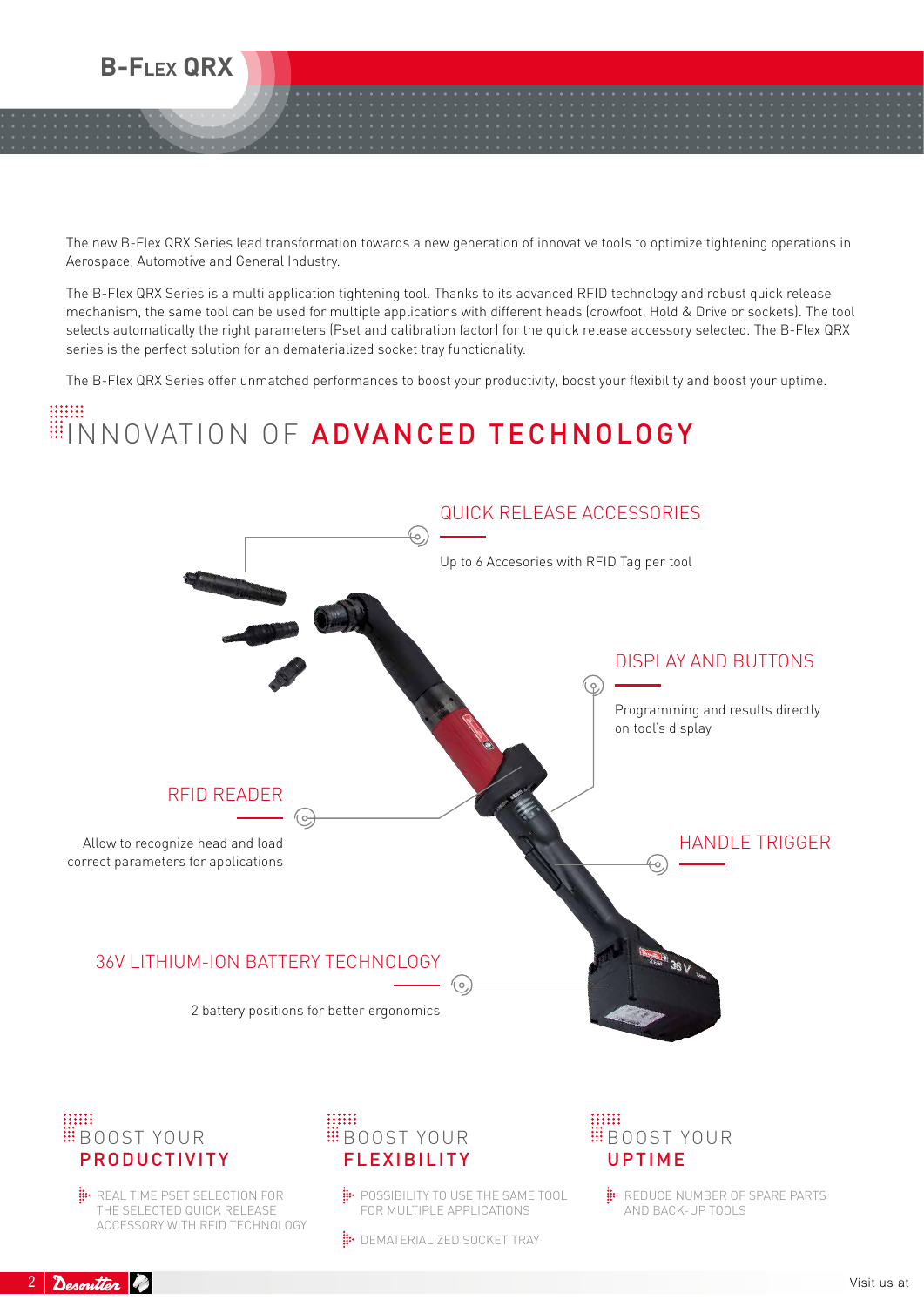#### **Advanced Multi Applications Tool**

## **TIGHTENING STRATEGIES**

#### TORQUE CONTROL

Torque control with angle monitoring.



### Angle control with torque monitoring. Min. torque

ANGLE CONTROL



| <b>MODEL</b>   | <b>PART</b><br><b>NUMBER</b> | <b>TORQUE</b>  |         |      |       |         |       | MAX.<br><b>ROTATIONAL</b> | WEIGHT* |               |
|----------------|------------------------------|----------------|---------|------|-------|---------|-------|---------------------------|---------|---------------|
|                |                              | MIN.           | NOMINAL | MAX. | MIN.  | NOMINAL | MAX.  | <b>SPEED</b>              |         |               |
|                |                              | Nm             | Nm      | Nm   | ft.lb | ft.lb   | ft.lb | <b>RPM</b>                | Kq      | $\mathsf{lb}$ |
| EABA26-560 QRX | 615 166 080 0                | 5              | 24      | 26   | 3.69  | 17.10   | 19.18 | 560                       | 2.04    | 4.49          |
| EABA32-410 QRX | 615 166 081 0                | 7              | 30      | 32   | 5.16  | 22.13   | 23.60 | 410                       | 2.04    | 4.49          |
| EABA45-330 QRX | 615 166 082 0                | $\overline{9}$ | 40      | 45   | 6.64  | 29.50   | 33.19 | 330                       | 2.21    | 4.87          |
| EABA50-450 QRX | 615 166 083 0                | 9              | 45      | 50   | 6.64  | 33.19   | 36.88 | 450                       | 2.49    | 5.48          |
| FABA60-370 QRX | 615 166 084 0                | 10             | 55      | 60   | 7.38  | 40.57   | 40.57 | 370                       | 2.82    | 6.21          |
| EABA75-300 QRX | 615 166 085 0                | 12             | 70      | 75   | 8.85  | 51.63   | 55.32 | 300                       | 3.42    | 7.53          |
| EABA95-240 QRX | 615 166 086 0                | 19             | 90      | 95   | 14.01 | 66.38   | 66.38 | 240                       | 3.46    | 7.62          |

\* weight without battery All tools are powered by a battery pack 36V 1.3Ah (battery pack weight: 560g / 1.23 lb)

# WEQUICK RELEASE ACCESSORIES\*\*

**Square Crowfoot Hold & Drive**







\*\* Please ask your Desoutter local representative for crowfoot and Hold&Drive accessory